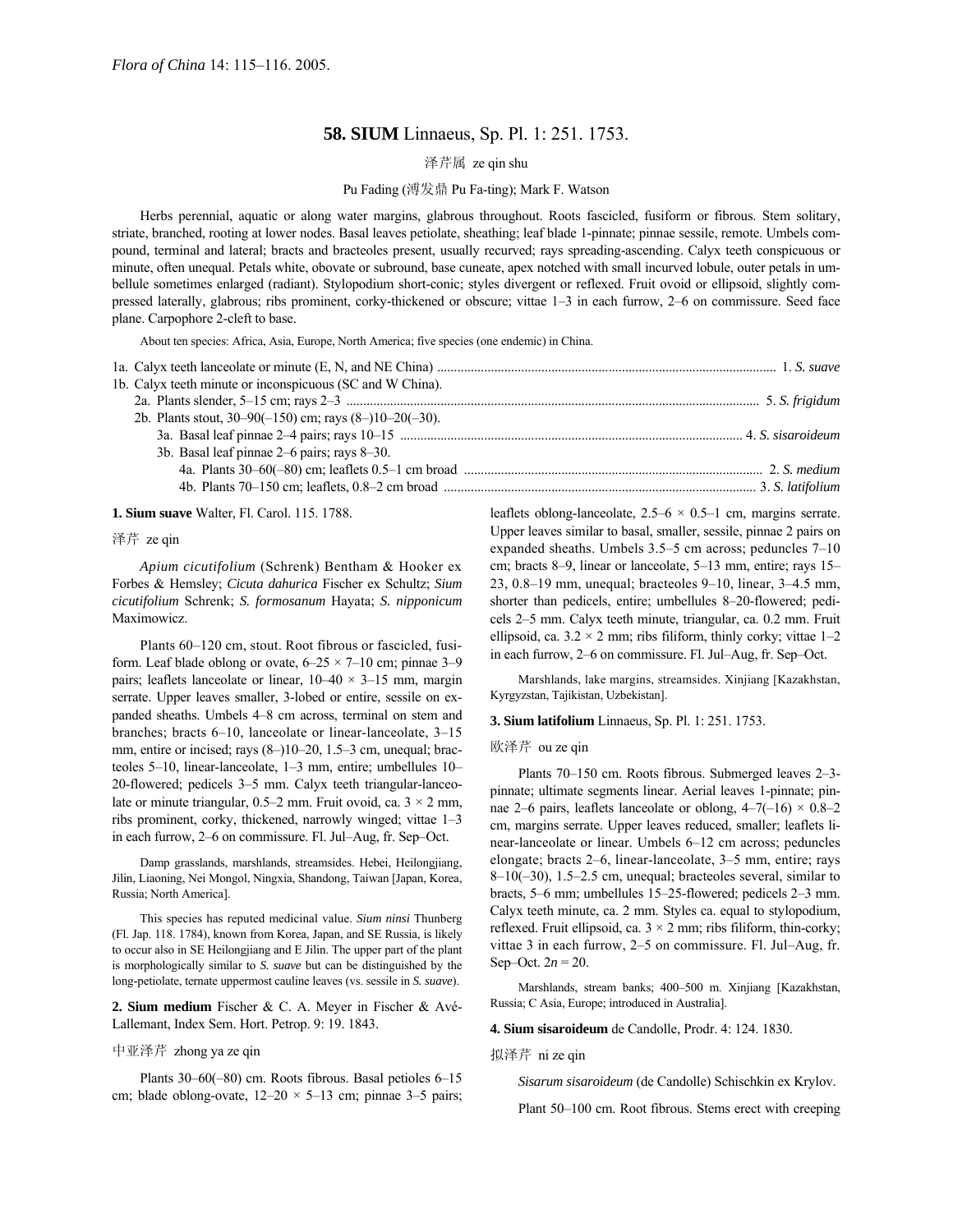underground shoots. Leaves 1-pinnate; leaflets 2-4 pairs, ovatelanceolate,  $2-7 \times 1-3$  cm, margins serrate-dentate. Upper leaves smaller, leaflets lanceolate. Umbels 3-5 cm across; peduncles elongate; bracts  $5-7$ , lanceolate-linear,  $0.5-2$  cm, margins white scarious; rays  $10-15$ , 1.5 $-2.5$  cm; bracteoles similar to bracts; umbellules ca. 20-flowered; pedicels 2-5 mm. Calyx teeth triangular, minute, ca. 0.2 mm. Fruit ovoid, ca.  $4 \times 2.5$  mm. Fl. and fr. Jul-Aug.

Forests, meadows, marshes, river banks, stream banks; 100-1300 m. Xinjiang [Afghanistan, Kazakhstan, Kyrgyzstan, Russia, Tajikistan, Turkmenistan, Uzbekistan; C and SW Asia].

**5. Sium frigidum** Handel-Mazzetti, Symb. Sin. 7: 719. 1933.

### 滇西泽芹 dian xi ze qin

*Chamaesium frigidum* (Handel-Mazzetti) R. H. Shan ex F. T. Pu.

Plants 5-15 cm, slender. Roots fusiform or tubers, rootstock 1–3 cm. Stem sometimes rooting at lower nodes. Leaf blade oblong or lanceolate,  $1-4 \times 0.5-1$  cm, 1-pinnate; pinnae 3–5 pairs, remote, ovate-lanceolate,  $2-8 \times ca$ . 4 mm, entire or  $1-3$ -crenellate. Upper leaves much reduced, pinnae  $2-3$  pairs, linear or reduced to bladeless sheaths. Umbels 1-2 cm across, terminal or lateral; peduncles 2-7 cm; bracts 1, linear-lanceolate, ca. 3 mm, or absent; rays 2-3, 5-10 mm, unequal; bracteoles  $1-2$ , similar to bract,  $0.5-1.5$  mm, shorter than pedicels, or absent; umbellules  $3-5(-9)$ -flowered; pedicels 2-4 mm. Calyx teeth minute, triangular, ca. 0.15 mm, caducous. Stylopodium flattened; styles reflexed. Fruit ovoid, ca.  $2.1 \times 2.3$  mm; ribs filiform, corky, obscure; vittae 2-3 in each furrow, 4 on commissure. Fl. Jul-Aug; Aug-Sep.

● Forests, damp alpine meadows, marshy areas; ca. 3500 m. NW Yunnan (Zhongdian).

This rather little-known taxon is recorded only from a few collections. It was recently suggested that it is conspecific with *Apium ventricosum* H. de Boissieu (Bull. Soc. France, 53: 425. 1906), but the generic placement of these taxa is still unclear.